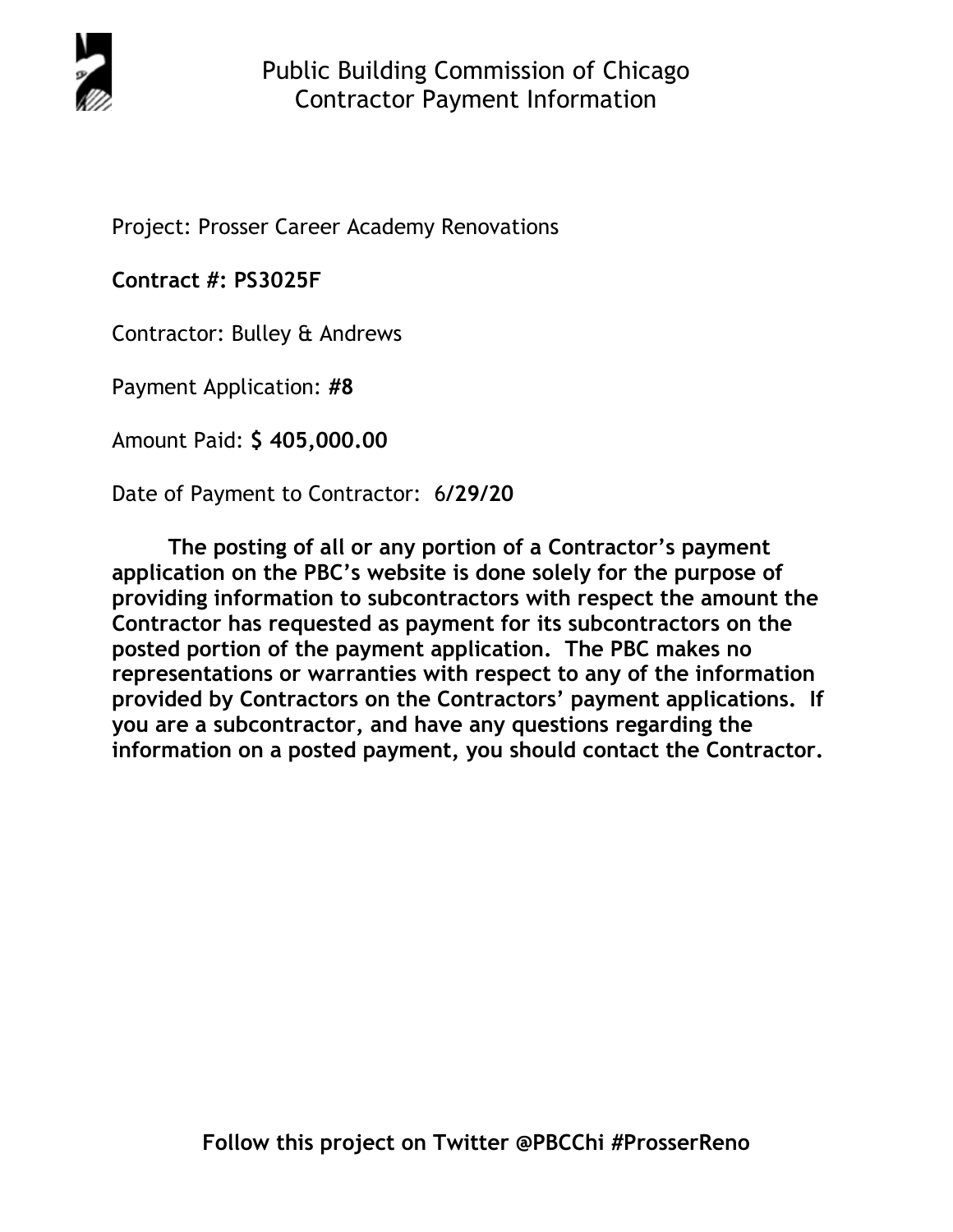## **PUBLIC BUILDING COMMISSION OF CHICAGO**

## **EXHIBIT A**

## **CONTRACTOR'S SWORN STATEMENT AND AFFIDAVIT FOR PARTIAL PAYMENT (1 of 2)**

|                     | Project Name PROSSER CAREER ACADEMY CTE                                                                                                                                                                                                                                                                                                                                                     | CONTRACTOR BULLEY & ANDREWS, LLC.            |                             |               |                       |                            |               |            |               |            |                      |                |                   |
|---------------------|---------------------------------------------------------------------------------------------------------------------------------------------------------------------------------------------------------------------------------------------------------------------------------------------------------------------------------------------------------------------------------------------|----------------------------------------------|-----------------------------|---------------|-----------------------|----------------------------|---------------|------------|---------------|------------|----------------------|----------------|-------------------|
| PBC Project # 05375 |                                                                                                                                                                                                                                                                                                                                                                                             |                                              |                             |               |                       |                            |               |            |               |            |                      |                |                   |
|                     |                                                                                                                                                                                                                                                                                                                                                                                             |                                              |                             |               |                       |                            |               |            |               |            |                      |                |                   |
|                     | Job Location 2148 N. LONG AVE CHICAGO, IL 60639                                                                                                                                                                                                                                                                                                                                             |                                              |                             |               |                       |                            |               |            |               |            |                      |                |                   |
| Owner               |                                                                                                                                                                                                                                                                                                                                                                                             | Public Building Commission of Chicago        |                             |               |                       | APPLICATION FOR PAYMENT #8 |               |            |               |            |                      |                |                   |
|                     | STATE OF ILLINOIS }                                                                                                                                                                                                                                                                                                                                                                         | <b>SS</b>                                    |                             |               |                       |                            |               |            |               |            |                      |                |                   |
|                     | COUNTY OF COOK   }<br>The affiant, being first duly sworn on oath, deposes and says that he/she is CFO / VICE PRESIDENT, of BULLEY & ANDREWS, LLC, an Illinois corporation, and duly authorized to make this Affidavit in behalf of said                                                                                                                                                    |                                              |                             |               |                       |                            |               |            |               |            |                      |                |                   |
|                     | corporation, and individually; that he/she is well acquainted with the facts herein set forth and that said corporation is the Contractor with the PUBLIC BUILDING COMMISSION OF CHICAGO, Owner, under Contract No.<br>PS3025F dated the 13th day of February, 2019, for the following project:                                                                                             |                                              |                             |               |                       |                            |               |            |               |            |                      |                |                   |
|                     |                                                                                                                                                                                                                                                                                                                                                                                             | PROSSER CAREER ACADEMY CTE - RENOVATION WORK |                             |               |                       |                            |               |            |               |            |                      |                |                   |
|                     |                                                                                                                                                                                                                                                                                                                                                                                             |                                              |                             |               |                       |                            |               |            |               |            |                      |                |                   |
|                     | that the following statements are made for the purpose of procuring a partial payment of<br>under the terms of said Contract:<br>\$405,000.00                                                                                                                                                                                                                                               |                                              |                             |               |                       |                            |               |            |               |            |                      |                |                   |
|                     | That the work for which payment is requested has been completed, free and clear of any and all claims, liens, charges, and expenses of any kind or nature whatsoever, and in full compliance with the                                                                                                                                                                                       |                                              |                             |               |                       |                            |               |            |               |            |                      |                |                   |
|                     | contract documents and the requirements of said Owner under them. That for the purposes of said contract, the following persons have been contracted with, and have furnished or prepared<br>materials, equipment, supplies, and services for, and having done labor on said improvement. That the respective amounts set forth opposite their names is the full amount of money due and to |                                              |                             |               |                       |                            |               |            |               |            |                      |                |                   |
|                     | become due to each of them respectively. That this statement is a full, true, and complete statement of all such persons and of the full amount now due and the amount heretofore paid to each of them<br>for such labor, materials, equipment, supplies, and services, furnished or prepared by each of them to or on account of said work, as stated:                                     |                                              |                             |               |                       |                            |               |            |               |            |                      |                |                   |
|                     |                                                                                                                                                                                                                                                                                                                                                                                             |                                              |                             |               |                       |                            |               |            |               |            |                      |                |                   |
|                     |                                                                                                                                                                                                                                                                                                                                                                                             |                                              |                             |               |                       |                            |               |            |               |            |                      |                |                   |
|                     |                                                                                                                                                                                                                                                                                                                                                                                             | --Work Completed--                           |                             |               |                       |                            |               |            |               |            |                      |                |                   |
| ITEM#               | Subcontractor Name & Address                                                                                                                                                                                                                                                                                                                                                                | Type of Work                                 | Original contract<br>amount | Change Orders | Adjusted Contract Amt | % Complete                 | Previous      | Current    | Total to date | retainage  | net previous billing | net amount due | remaining to bill |
| 01000               | <b>BULLEY &amp; ANDREWS</b>                                                                                                                                                                                                                                                                                                                                                                 | <b>GENERAL CONDITIONS</b>                    | 398,260.00                  | 83,935.00     | 482,195.00            | 100%                       | 482,195.00    | 0.00       | 482,195.00    | 4,969.00   | 467,288.00           | 9,938.00       | 4,969.00          |
| 01520               | <b>BULLEY &amp; ANDREWS</b>                                                                                                                                                                                                                                                                                                                                                                 | P&P BOND                                     | 69,816.26                   | 7,305.03      | 77,121.29             | 100%                       | 77,121.29     | 0.00       | 77,121.29     | 771.21     | 74,807.65            | 1,542.43       | 771.21            |
| 01701               | <b>BULLEY &amp; ANDREWS</b>                                                                                                                                                                                                                                                                                                                                                                 | PRECON SERVICES                              | 100,000.00                  |               | 100,000.00            | 100%                       | 100,000.00    | 0.00       | 100,000.00    | 0.00       | 99,700.00            | 300.00         | 0.00              |
| 01990               | <b>BULLEY &amp; ANDREWS</b>                                                                                                                                                                                                                                                                                                                                                                 | PBC ALLOWANCES                               | 210,000.00                  | (78, 613.65)  | 131,386.35            | 0%                         | 0.00          | 0.00       | 0.00          | 0.00       | 0.00                 | 0.00           | 131,386.35        |
| 01991               | <b>BULLEY &amp; ANDREWS</b>                                                                                                                                                                                                                                                                                                                                                                 | CM CONTINGENCY                               | 200,000.00                  | (191, 998.89) | 8,001.11              | 0%                         | 0.00          | 0.00       | 0.00          | 0.00       | 0.00                 | 0.00           | 8,001.11          |
| 01992               | <b>BULLEY &amp; ANDREWS</b>                                                                                                                                                                                                                                                                                                                                                                 | PBC CONTINGENCY                              | 450,000.00                  | (173, 607.78) | 276,392.22            | 0%                         | 0.00          | 0.00       | 0.00          | 0.00       | 0.00                 | 0.00           | 276,392.22        |
| 02001S              | MILBURN, LLC                                                                                                                                                                                                                                                                                                                                                                                | DEMOLITION                                   | 889,800.00                  | 11,920.69     | 901,720.69            | 100%                       | 901,720.69    | 0.00       | 901,720.69    | 27,051.62  | 874,669.07           | 0.00           | 27,051.62         |
| 02002               | <b>BULLEY &amp; ANDREWS</b>                                                                                                                                                                                                                                                                                                                                                                 | DEMO / ABATEMENT OT                          | 0.00                        | 0.00          | 0.00                  | 0%                         | 0.00          | 0.00       | 0.00          | 0.00       | 0.00                 | 0.00           | 0.00              |
| 04000S              | A HORN, INC                                                                                                                                                                                                                                                                                                                                                                                 | MASONRY                                      | 525,900.00                  | 22,379.30     | 548,279.30            | 100%                       | 500,970.00    | 47,309.30  | 548,279.30    | 5,482.79   | 450,873.00           | 91,923.51      | 5,482.79          |
| 05000S              | <b>SG KRAUSS CO</b>                                                                                                                                                                                                                                                                                                                                                                         | STRUCTURAL STEEL                             | 657,552.00                  | 245,193.00    | 902,745.00            | 100%                       | 902,745.00    | 0.00       | 902,745.00    | 9,027.45   | 875,662.65           | 18,054.90      | 9,027.45          |
| 06000               | <b>BULLEY &amp; ANDREWS</b>                                                                                                                                                                                                                                                                                                                                                                 | <b>GENERAL TRADES</b>                        | 792,117.00                  | 860,549.03    | 1,652,666.03          | 100%                       | 1,591,332.63  | 61,333.40  | 1,652,666.03  | 16,379.62  | 1,544,033.78         | 92,252.63      | 16,379.62         |
| 07000S              | A-1 ROOFING CO                                                                                                                                                                                                                                                                                                                                                                              | <b>ROOFING</b>                               | 175,600.00                  | 8,228.00      | 183,828.00            | 100%                       | 183,828.00    | 0.00       | 183,828.00    | 1,838.28   | 178,313.00           | 3,676.72       | 1,838.28          |
| 09000S              | H&P CONTRACTOR, INC                                                                                                                                                                                                                                                                                                                                                                         | DRYWALL & CEILINGS                           | 325,500.00                  | 51,010.18     | 376,510.18            | 100%                       | 372,334.00    | 4,176.18   | 376,510.18    | 3,765.10   | 361,164.00           | 11,581.08      | 3,765.10          |
| 09600S              | MR. DAVID'S FLOORING INT'L                                                                                                                                                                                                                                                                                                                                                                  | <b>FLOORING</b>                              | 670,740.00                  | (7, 274.21)   | 663,465.79            | 100%                       | 665,187.00    | (1,721.21) | 663,465.79    | 18,231.79  | 645,234.00           | 0.00           | 18,231.79         |
| 09900S              | ALL-TECH DECORATING CO                                                                                                                                                                                                                                                                                                                                                                      | PAINTING                                     | 172,800.00                  | 1,118.00      | 173,918.00            | 100%                       | 173,918.00    | 0.00       | 173,918.00    | 1,739.18   | 168,700.00           | 3,478.82       | 1,739.18          |
| 11100S              | <b>GREAT LAKES WEST</b>                                                                                                                                                                                                                                                                                                                                                                     | KITCHEN EQUIPMENT                            | 226,441.00                  | 23,028.00     | 249,469.00            | 97%                        | 242,950.00    | 0.00       | 242,950.00    | 24,295.00  | 218,655.00           | 0.00           | 30,814.00         |
| 15000S              | AMBER MECHANICAL                                                                                                                                                                                                                                                                                                                                                                            | MECHANICAL                                   | 2,290,000.00                | 5,498.32      | 2,295,498.32          | 98%                        | 2,247,331.72  | 12,042.00  | 2,259,373.72  | 67,590.93  | 2,180,102.05         | 11,680.74      | 103,715.53        |
| 15400S              | TERRY PLUMBING                                                                                                                                                                                                                                                                                                                                                                              | PLUMBING                                     | 616,895.00                  | 27,042.55     | 643,937.55            | 100%                       | 641,225.42    | 0.00       | 641,225.42    | 19,236.76  | 621,988.66           | 0.00           | 21,948.89         |
| 16000S              | FITZGERALDS ELECTRICAL                                                                                                                                                                                                                                                                                                                                                                      | ELECTRICAL                                   | 2,007,650.00                | 281,841.40    | 2,289,491.40          | 100%                       | 2,178,062.02  | 111,429.38 | 2,289,491.40  | 22,894.91  | 2,112,720.19         | 153,876.30     | 22,894.91         |
| 81999               | <b>BULLEY &amp; ANDREWS</b>                                                                                                                                                                                                                                                                                                                                                                 | GENERAL LIABILITY INS.                       | 237,376.39                  | 24,836.46     | 262,212.85            | 100%                       | 262,212.85    | 0.00       | 262,212.85    | 0.00       | 262,212.85           | 0.00           | 0.00              |
| 83000               | <b>BULLEY &amp; ANDREWS</b>                                                                                                                                                                                                                                                                                                                                                                 | FEE                                          | 283,552.35                  | 30,348.32     | 313,900.67            | 100%                       | 313,900.67    | 0.00       | 313,900.67    | 3,240.95   | 304,482.69           | 6,177.03       | 3,240.95          |
| 99024               | <b>BULLEY &amp; ANDREWS</b>                                                                                                                                                                                                                                                                                                                                                                 | <b>TEMP HEAT</b>                             | 0.00                        | 17,261.25     | 17,261.25             | 100%                       | 17,261.25     | 0.00       | 17,261.25     | 0.00       | 16,743.41            | 517.84         | 0.00              |
| <b>SUBTOTAL</b>     |                                                                                                                                                                                                                                                                                                                                                                                             |                                              | 11,300,000.00               | 1.250.000.00  | 12,550,000.00         | 96.33%                     | 11,854,295.54 | 234,569.05 | 12,088,864.59 | 226,514.59 | 11,457,350.00        | 405,000.00     | 687,650.00        |